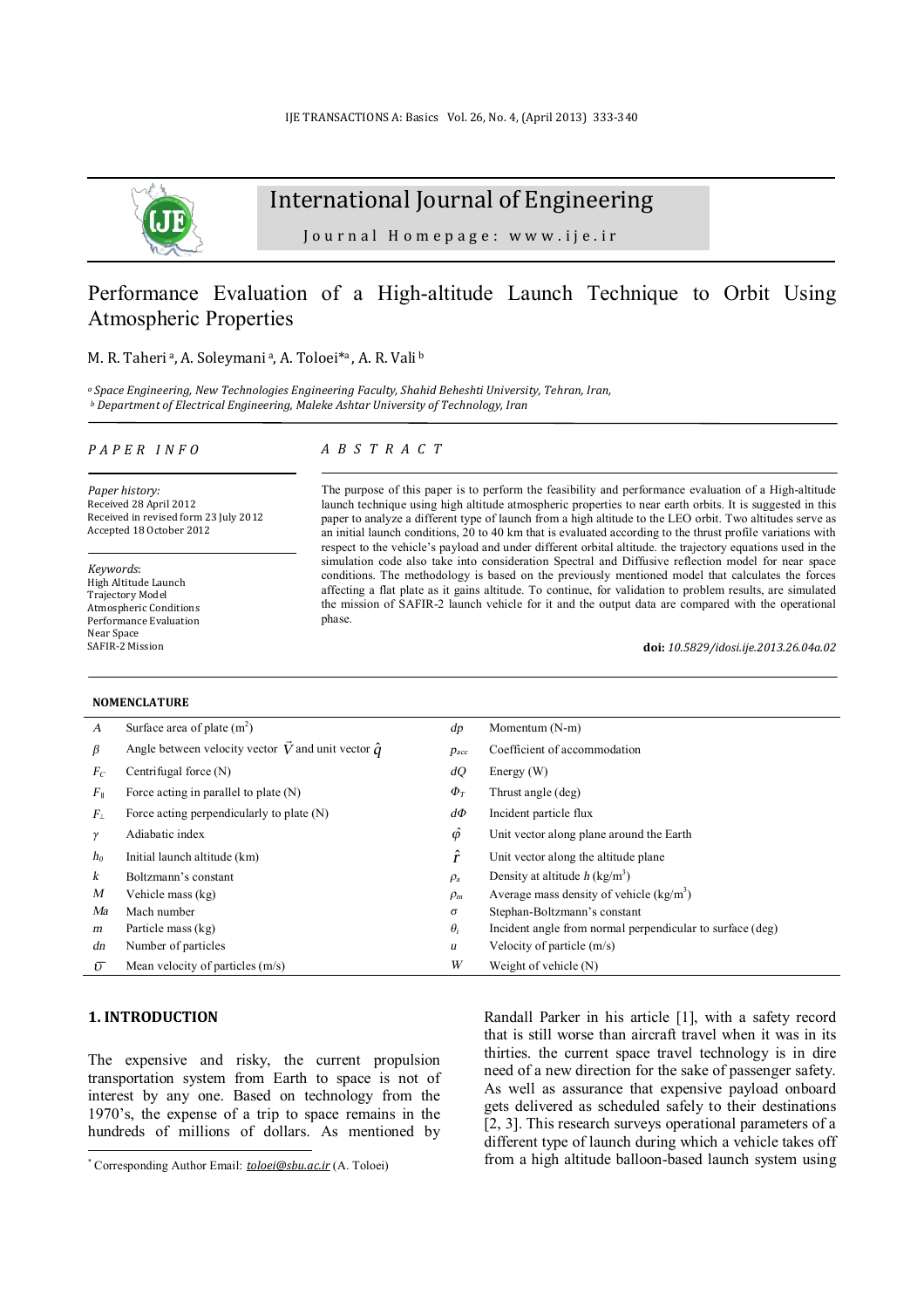atmospheric properties. Though this elongates the travel time, it may possibly reduce the dangers associated with the current propulsion transportation system.

The objective of this paper is to perform the performance evaluation of a high altitude launch technique using high altitude atmospheric properties to an orbit in space. Further, it reviews the forces acting on a body as it travels through the atmosphere's continuum region, while also considering atmospheric conditions at near space altitudes. The developed code recreates these launch conditions while providing information on the forces acting on the body during operation launch phase. It also provides the position and velocity where the vehicle travels at given certain initials conditions. Finally, it presents a summary of the acquired simulation results.

## **2. BACKGROUND AND TRAJECTORY ELEMENTS**

According to doing studies about the Near Space project, the highest elevation an unmanned research air launch system has flown is nearly 52 km. This concept of high altitude balloon-based systems carrying rockets has been around since the 1950's. Unfortunately, due to the unstable nature of balloons, much research still needs to be done in stabilizing such a platform for a spacecraft to launch from Near Space [4].

As mentioned before, the spacecraft in this paper will be launched from an altitude and experience near space atmospheric conditions. The following two subsections will discuss the resulting equations of motion.

**2. 1. Launch Trajectory Model** The basic trajectory code model describes a flat plate traveling along a plane around the Earth as shown Figure 1. Radius *<sup>r</sup>* and angle *<sup>φ</sup>* represent the vehicle's position in a polar coordinate system. Using unit vectors  $\hat{\varphi}$  and  $\hat{r}$  associated with this coordinate reference,  $V_\varphi$  and  $V_r$  described the velocity along those two vectors. The position of the vehicle can then be related to the velocities as follows.

$$
r\frac{d\varphi}{dt} = V_{\varphi} \qquad \qquad \frac{dh}{dt} = V_{r} \tag{1}
$$

Note that *h* represents the altitude [5]. The velocity vector is at an angle  $\beta$  with  $\hat{\varphi}$  and can be represented as:  $V_a = V \cos \beta$ ,  $V_c = V \sin \beta$ 

The acting forces on the vehicle are as shown on the right diagram of Figure 1. The vehicle's one weight  $(\vec{W})$  and centrifugal force  $(F_C)$  are directed along with the  $\hat{r}$  vector. The lift force  $(\vec{L})$  is shown perpendicular and the drag force  $(\vec{D})$  parallel to velocity  $\vec{V}$ . The thrust vector  $(\vec{T})$  is at angle  $\phi_T$  with velocity  $\vec{V}$ . So, the equations of motion of the vehicle become:

$$
\begin{cases}\nM \frac{dV_{\varphi}}{dt} = T \cos(\phi_r + \beta) - D \cos \beta - L \sin \beta \\
M \frac{dV_r}{dt} = T \sin(\phi_r + \beta) + L \cos \beta - D \sin \beta + M \frac{V_{\varphi}^2}{r} - Mg\n\end{cases}
$$
\n(2)

Within the position coordinate system, another coordinate system must be defined. Consider a flat plate at angle of attack  $\alpha$ . Unit vectors  $\parallel$  and  $\perp$  are parallel and perpendicular to the plate respectively as shown in the Figure 2.

Along these unit vectors, forces  $F_{\parallel}$  and  $F_{\perp}$  are related to lift and drag forces as follows [6]:

$$
\begin{cases}\nL = F_{\perp} \cos \alpha - F \sin \alpha \\
D = F_{\perp} \sin \alpha + F \cos \alpha\n\end{cases}
$$
\n(3)

Note that the drag force acts in the opposite direction from the velocity.

Substituting Equation (3) into (2), the equations of motion are represented by:

$$
\begin{cases}\nM \frac{dV_{\varphi}}{dt} = T \cos(\phi_r + \beta) - F_{\perp} \sin(\alpha + \beta) \\
- F \cos(\alpha + \beta) \\
M \frac{dV_r}{dt} = T \sin(\phi_r + \beta) + F_{\perp} \cos(\alpha + \beta) - F \sin(\alpha + \beta) \\
+ M \frac{V_{\varphi}}{r}^2 - Mg\n\end{cases} (4)
$$

By assuming certain initial conditions at time  $t = 0$ , the next velocity components and therefore angle β can be calculated for the next time step using the Equation (4). The following position of the vehicle is recalculated using Equation (1). The altitude during one time step helps compute the air density and aerodynamic forces acting on the vehicle for the following step.



**Figure 1.** Representation of forces acting on vehicle



**Figure 2.** Representation offers acting on plate while at angle α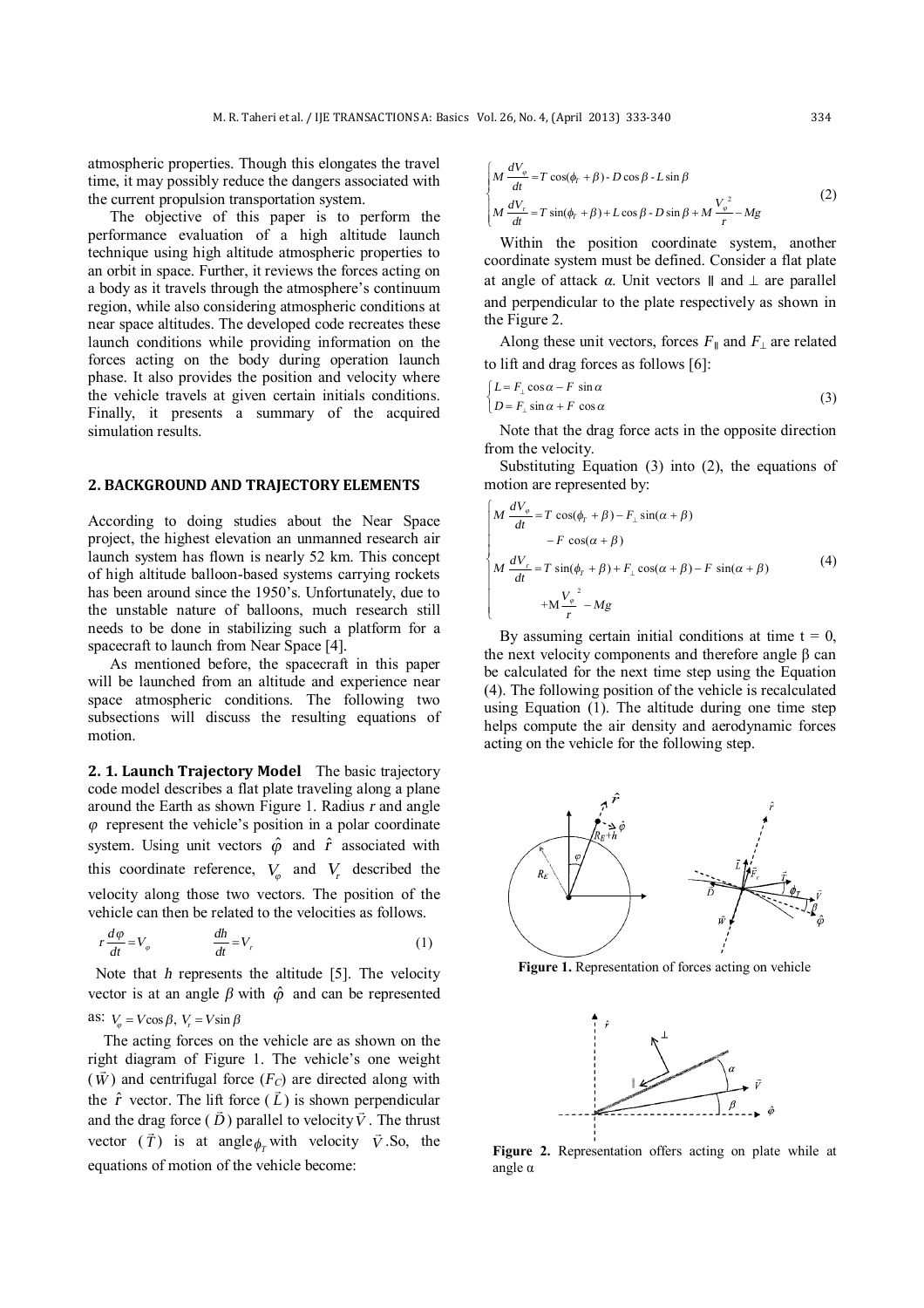Though the thrust angle is initially assumed, there are 3 thrust angles cases that must be considered. First case being that  $\Phi_T = 0$  and  $\vec{T}$  is always along  $\vec{V}$ . The second scenario is where  $\Phi_T = \alpha$  and  $\vec{T}$  is along the chord length. The final case is where  $\Phi_T = -\beta$  and  $\bar{T}$  is always along  $\hat{\varphi}$ . Since the aerodynamic forces are proportional to the vehicle's surface area (A), and dynamic pressure  $(\rho V^2)$ , we divide both sides of Equation (4) by the vehicle mass to get:

$$
\begin{cases}\n\frac{dV_{\varphi}}{dt} = \frac{T}{W} g \cos(\phi_r + \beta) - \frac{F_{\perp}}{M} \sin(\alpha + \beta) - \frac{F}{M} \cos(\alpha + \beta) \\
\frac{dV_r}{dt} = \frac{T}{W} g \sin(\phi_r + \beta) + \frac{F_{\perp}}{M} \cos(\alpha + \beta) - \frac{F}{M} \sin(\alpha + \beta) \\
+ \frac{V_{\varphi}}{r}^2 - g\n\end{cases} \tag{5}
$$

**2. 2. Trajectory Model in Near Space** Near space is considered to lie between 20-100 km in altitude. It's a range of very low density. As this altitude is part of the trajectory presented in this research, the forces acting on the vehicle traveling across that altitude also need to be presented [7, 8].

Consider the following scenario where a flux of incident particles reflects off a surface at an angle  $\theta$ from the normal. The thermal spreading of these particles can be considered negligible, and angle *<sup>α</sup>* is the angle of attack from the surface. The unit area *dA* on the wall onto which the particles hit project an area  $dA\cos\theta_i$ , as shown in Figure 3 [9]. The flux of particles through this area can be represented as follows [10]:

$$
or  $x$  is a set of  $x$  is a set of  $x$  to  $x$  to  $x$  to  $x$ .
$$

$$
d\Phi = n.u.dA\cos\theta_i\tag{6}
$$

For the case of specular reflection (Figure 4), the particle bounces perfectly from the surface at the same angle it arrived at while fully conserving its energy [9]. The momentum and energy transferred to the surface is respectively [10]:

$$
\begin{cases}\ndp_{\perp} = 2mu \cos \theta_i \\
dp = 0 \\
dQ = 0\n\end{cases}
$$
\n(7)

During diffusive reflection, the particles reflect according to Maxwellian distribution. This occurs at material temperature  $T_m$  in the half-space of  $0 < \theta < \pi/2$ . The momentum absorbed can be represented by [9]:

$$
\begin{cases}\ndp_{\perp} = m(u \cos \theta_i + \overline{v}) \\
dp = m u \sin \theta_i\n\end{cases}
$$
\n(8)

where, the mean velocity,  $\overline{v}$  at the material temperature  $T_m$  [11]:

$$
\bar{v} = \left(\frac{kT_m}{2\pi m}\right)^{0.5} \tag{9}
$$

By multiplying the particle flux with the momentum equations, the tangential and normal forces projected on the surface are found and shown in the follow equations [5].

$$
Specular \begin{cases} dF_{\perp} = 2\rho u^2 dA \cos^2 \theta_i \\ dF = 0 \end{cases}
$$
  
Diffuse 
$$
\begin{cases} dF_{\perp} = \rho u dA \cos \theta_i (u \cos \theta_i + \bar{v}) \\ dF = \rho u^2 dA \cos \theta_i \sin \theta_i \end{cases}
$$
 (10)

Translating them on to the Cartesian coordinate system, the Equation (10) becomes:

$$
\begin{cases} dF_x = -dF_{\perp} \sin \alpha - dF \cos \alpha \\ dF_y = dF_{\perp} \cos \alpha - dF \sin \alpha \end{cases} \tag{11}
$$

The relationship between the unit vectors and  $\perp$ , and the x-y-coordinate system is shown in Figure 2. The forces per unit area are then shown in the follow equations.

$$
Specular \begin{cases} df_x = -2\rho u^2 \sin^3 \alpha \\ df_y = 2\rho u^2 \sin^2 \alpha \cos \alpha \end{cases}
$$
  
Diffuse 
$$
\begin{cases} df_x = -\rho u^2 \sin \alpha - \overline{\upsilon}.\rho u \sin^2 \alpha \\ df_y = \overline{\upsilon}.\rho u \sin \alpha \cos \alpha \end{cases}
$$
 (12)

The coefficient of accommodation  $p_{\text{acc}}$  represents the likelihood the particles will behave more according to a perfect diffuse model than a perfect reflective model. The  $p_{\text{acc}}$  value of unity would be considered a perfect diffusive reflection. For simplicity, we assumed this probability to be a constant, though it usually depends on surface conditions, particle energy, incident angle, and other factors [12]. For our case,  $p_{\text{acc}}$  was assumed to be 0.1 due to the high temperatures the plate was expected to experience, as well as the cleanliness and smoothness of the plate's surface assumed [10].

Each particle transfers energy onto the wall in the amount of  $u^2/2$ . Meanwhile, the energy lost by the wall when reflecting a particle is the average energy are shown by equation in article [13]. Finally, the wall was assumed to behave like a black body. The resulting equations for the forces and energy transferred per unit area are:



**Figure 3.** Reflection of incident particles on surface

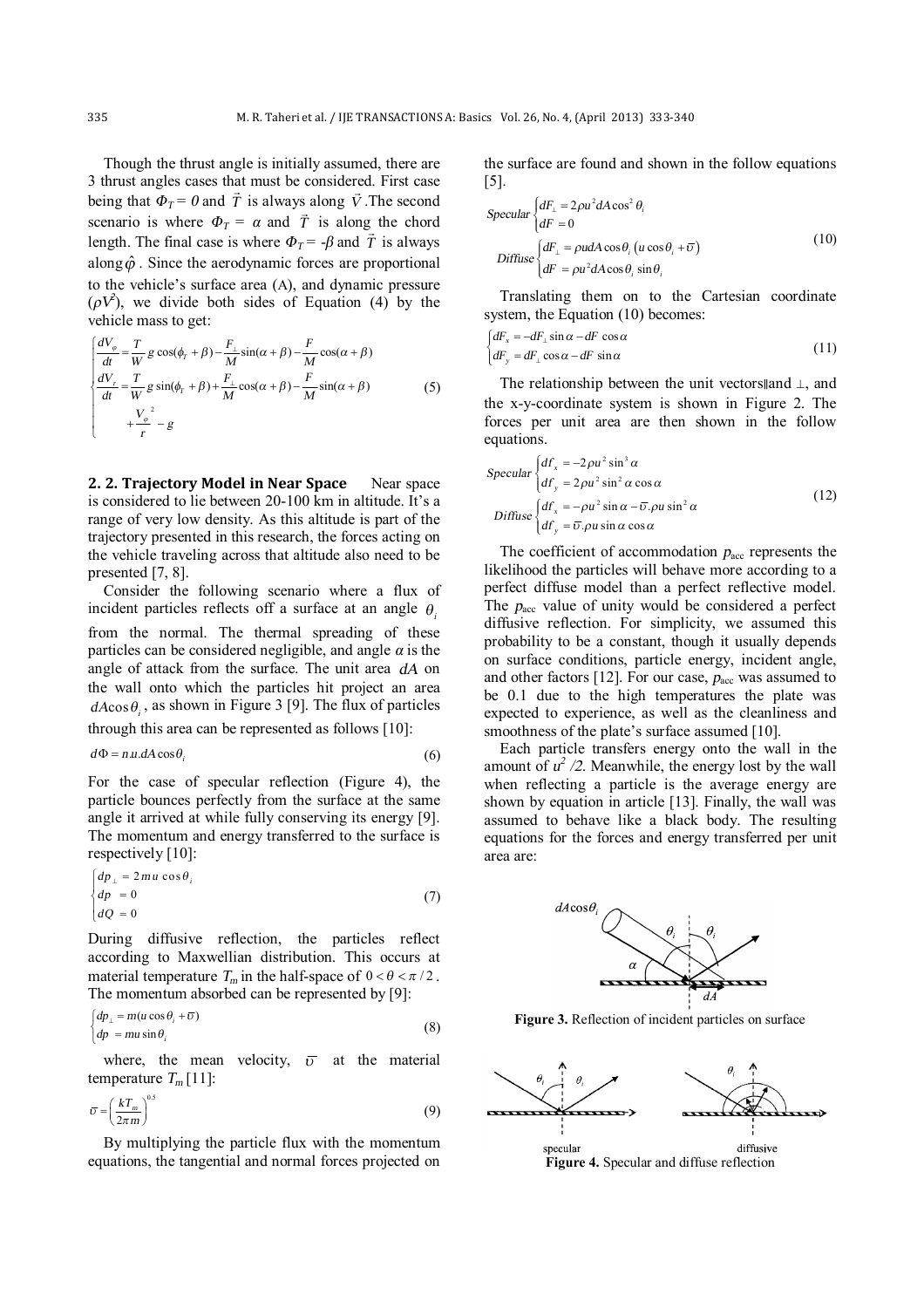$$
\begin{cases}\ndF_x = -\rho u^2 \left[ 2(1 - P_{acc}) \sin^3 \alpha + P_{acc} \sin \alpha + P_{acc} \sin^2 \alpha \cdot \frac{\overline{v}}{u} \right] \\
df_y = \rho u^2 \left[ 2(1 - P_{acc}) \sin^2 \alpha \cos \alpha + P_{acc} \sin \alpha \cos \alpha \cdot \frac{\overline{v}}{u} \right] \\
dq = \rho u \sin \alpha \cdot \frac{u^2}{2} - \rho u P_{acc} \sin \alpha \left( \frac{3kT_m}{4m} \right) - \sigma T_m^4\n\end{cases}
$$
\n(13)

By including thrust, gravity, and centrifugal force that contributed to vehicle's dynamics, the equations become [10]:

$$
\begin{bmatrix}\nM \frac{du}{dt} = T_x - A\rho u^2 \left[ 2(1 - P_{acc})\sin^3 \alpha + P_{acc}\sin \alpha + \\
P_{acc}\sin^2 \alpha \cdot \frac{\overline{v}}{u} \right] \\
M \frac{dv}{dt} = T_y + M \frac{u^2}{R_E + h} - Mg + \\
A\rho u^2 \left[ 2(1 - P_{acc})\sin^2 \alpha \cos \alpha + P_{acc}\sin \alpha \cos \alpha \cdot \frac{\overline{v}}{u} \right]\n\end{bmatrix}
$$
\n(14)

The forces can be normalized by the weight, and using an average area mass density  $(\rho_m)$  for the vehicle:

$$
\begin{cases}\n\frac{du}{dt} = \frac{T_x}{W} g - \frac{\rho_a}{\rho_m} u^2 \left[ 2(1 - P_{acc}) \sin^3 \alpha + \frac{P_{acc} \sin \alpha + P_{acc} \sin^2 \alpha \cdot \frac{\overline{U}}{u} \right] \\
P_{acc} \sin \alpha + P_{acc} \sin^2 \alpha \cdot \frac{\overline{U}}{u} \right] \\
\frac{dv}{dt} = \frac{T_y}{W} g + \frac{u^2}{R_E + h} - g + \frac{\rho_a}{\rho_m} u^2 \left[ 2(1 - P_{acc}) \sin^2 \alpha \cos \alpha + P_{acc} \sin \alpha \cos \alpha \cdot \frac{\overline{U}}{u} \right]\n\end{cases}
$$
\n(15)

Recall that,  $W = Mg$ ,  $\rho_a(h) = \rho_0 \exp(-h/h_0)$ ,  $dh/dt = v$ .

In addition to the previous equations, the code calculates the Mach number at every point of the trajectory. The following equation was used to find the speed of sound [14]:

 $a = \sqrt{\gamma P / \rho}$  (16)

where, we used the adiabatic index,  $\gamma = 1.4$ . *p* represents pressure, and *<sup>ρ</sup>* is the density of air.

## **3. METHODOLOGY**

The launch conditions needed to be simulated in varying high altitude environments. This was achieved using the MATLAB software that is now so commonly used in the aerospace and many other industries. The code developed is based on the previously mentioned model that calculates the forces affecting a flat plate as it gains altitude. It takes into consideration air density changes with altitude, angles of attack (*α*), payload, initial altitudes of launch  $(h_0)$ , and orbital altitude  $(h_F)$ . The equations used in this code also take into consideration spectral and diffusive reflection for near space

conditions. By adding a few computation boundaries such as achieving desired orbital velocity and altitude, is completed simulation process.

Two modes serve as the initial launch locations, 20 and 40 km with under of 10 AOA (angle of attack) for SAFIR-2 launch vehicle mission. The consideration and initial condition for different modes are shown in Tables 1 and 2. These are altitudes through which current high altitude balloon-based launch system are able to achieve. Because the code supplies information on altitude, distance, density, velocity, forces and Mach numbers at every point of the launch trajectory, a parametric study was possible between all the variables. The parametric modes performed included trade studies between the different variables, pitch angle (*θ*) and drag coefficients  $(C_x)$ , altitude  $(H)$ , and vehicle velocities in the x-y-direction at varying angles of attack, pressure (*P*), thrust vector ( $P_t$ ) and density ( $R_0$ ), as to analyze which scenario resulted in the best launch. The parametric modes also helped to determine whether the code was giving valid results.

**TABLE 1.** Simulation Initial Conditions for 20 km

| Mode No. | Payload<br>(kq) | $\mathbf{h}_\mathrm{F}$<br>(km) | Altitude<br>$(h_0)$ , km | Angle of attack<br>$(a)$ , deg |
|----------|-----------------|---------------------------------|--------------------------|--------------------------------|
| SAFIR-2  | 27              | 240                             |                          | $_{0}$                         |
| (1)      | 27              | 300                             | 20                       | 10                             |
| (2)      | 180             | 240                             | 20                       | 10                             |

**TABLE 2.** Simulation Initial Conditions for 40 km

| Mode No. | Payload<br>(kq) | $\mathbf{h}_\mathrm{F}$<br>(km) | Altitude<br>$(h_0)$ , km | Angle of attack<br>$(a)$ , deg |
|----------|-----------------|---------------------------------|--------------------------|--------------------------------|
| SAFIR-2  | 27              | 240                             |                          | 0                              |
| (3)      | 27              | 385                             | 40                       | 10                             |
| (4)      | 330             | 240                             | 40                       | 10                             |

### **4. SIMULATION RESULTS AND DISCUSSION**

The following texts show the results achieved with the developed code. Table 3 includes the scenarios considered under SAFIR-2 mission specifications. Simulation results are derived for each set of defined modes with respect to performance parameters.

Therefore, we can increase payload to 180 kg with launching from 20 km, 10 AOA and orbital altitude 240 km (Table 1). We can increase orbital altitude to 300 km with launching from 20 km and 10 AOA with supposed payload 27 kg.

In addition, we can increase payload 330 kg with launching from 40 km, 10 AOA and orbital altitude 240 km (Table 2). We can increase orbital altitude to 385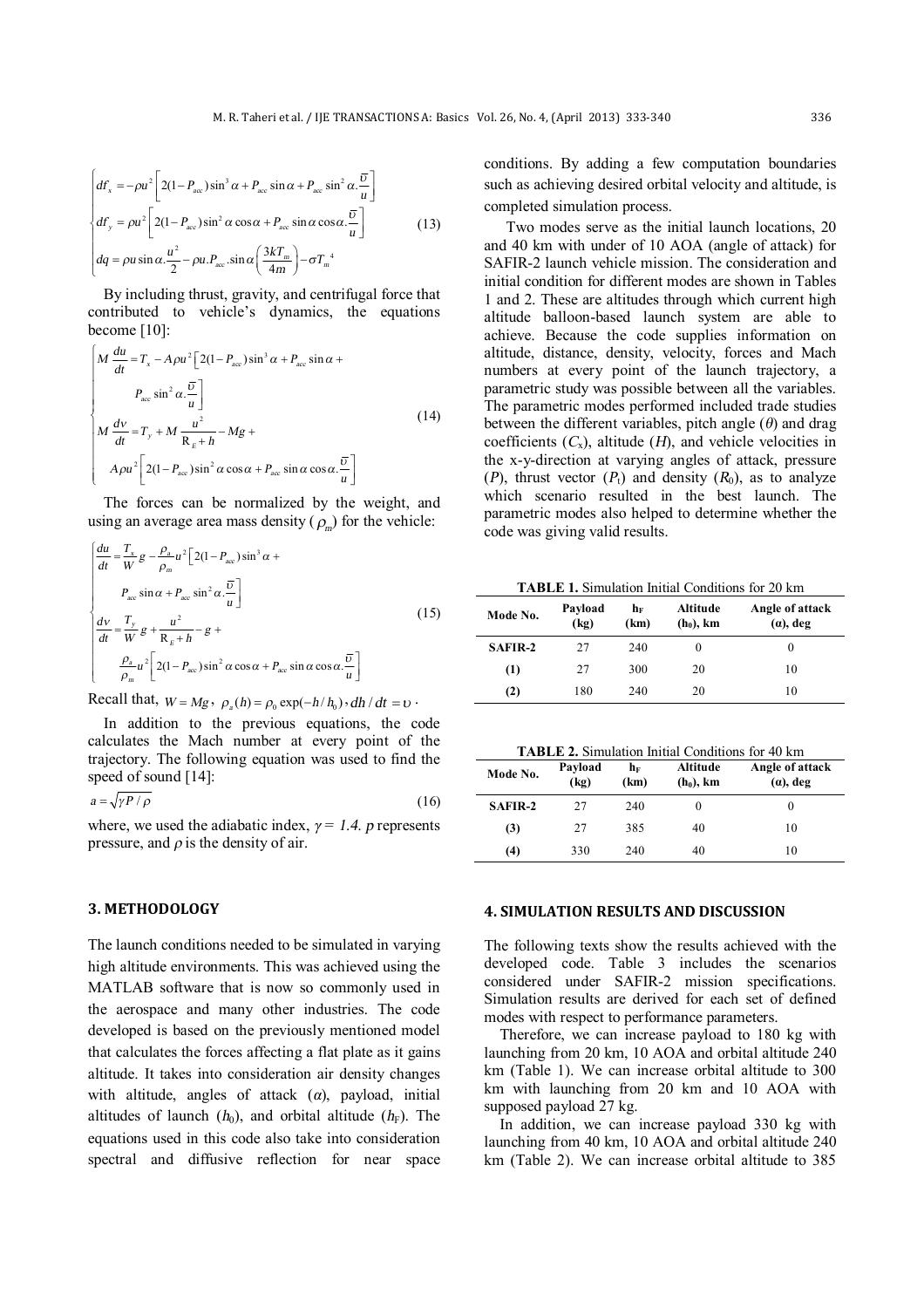km with launching from 40 km and 10 AOA with supposed payload 27 kg.

Now, by comparative simulation, results in 20 and 40 km altitude are shown in following Figures 5-11.



**Figure 5.** Launch vehicle altitude vs. flight time



**Figure 6.** Launch vehicle velocity vs. flight time



**Figure 7.** Launch vehicle thrust vector vs. flight time



**Figure 8.** Launch vehicle drag coefficient  $(C_X)$  vs. time



**Figure 9.** Launch vehicle Pitch angle (*θ*) vs. flight time

**TABLE 3.** SAFIR-2 Launch Vehicle Specification

| Parameter                                         | stage I       | stage II  |  |  |  |
|---------------------------------------------------|---------------|-----------|--|--|--|
| <b>Dimensions</b>                                 |               |           |  |  |  |
| Length $(m)$                                      | 17.20         | 3.2       |  |  |  |
| Diameter (m)                                      | 1.25          | 1.25      |  |  |  |
| <b>Mass</b>                                       |               |           |  |  |  |
| Propellant Mass (kg)                              | 20,000        | 4,000     |  |  |  |
| Gross Mass (kg)                                   | 2,1978        | 4,706     |  |  |  |
| <b>Propellant Mass Fraction</b>                   | 0.91          | 0.85      |  |  |  |
| <b>Propulsion</b>                                 |               |           |  |  |  |
| Average Thrust (KN) Vacuum                        | 361.2         | 83.4      |  |  |  |
| $I_{SP}$ (sec) - Vacuum                           | 280           | 298       |  |  |  |
| <b>Mission</b>                                    |               |           |  |  |  |
| Launch Site: Semnan, Iran (35.57 deg. N Latitude) |               |           |  |  |  |
| Payload (kg)                                      | Attitude (km) | INCL(deg) |  |  |  |
| 27                                                | 240           | 55.71 LEO |  |  |  |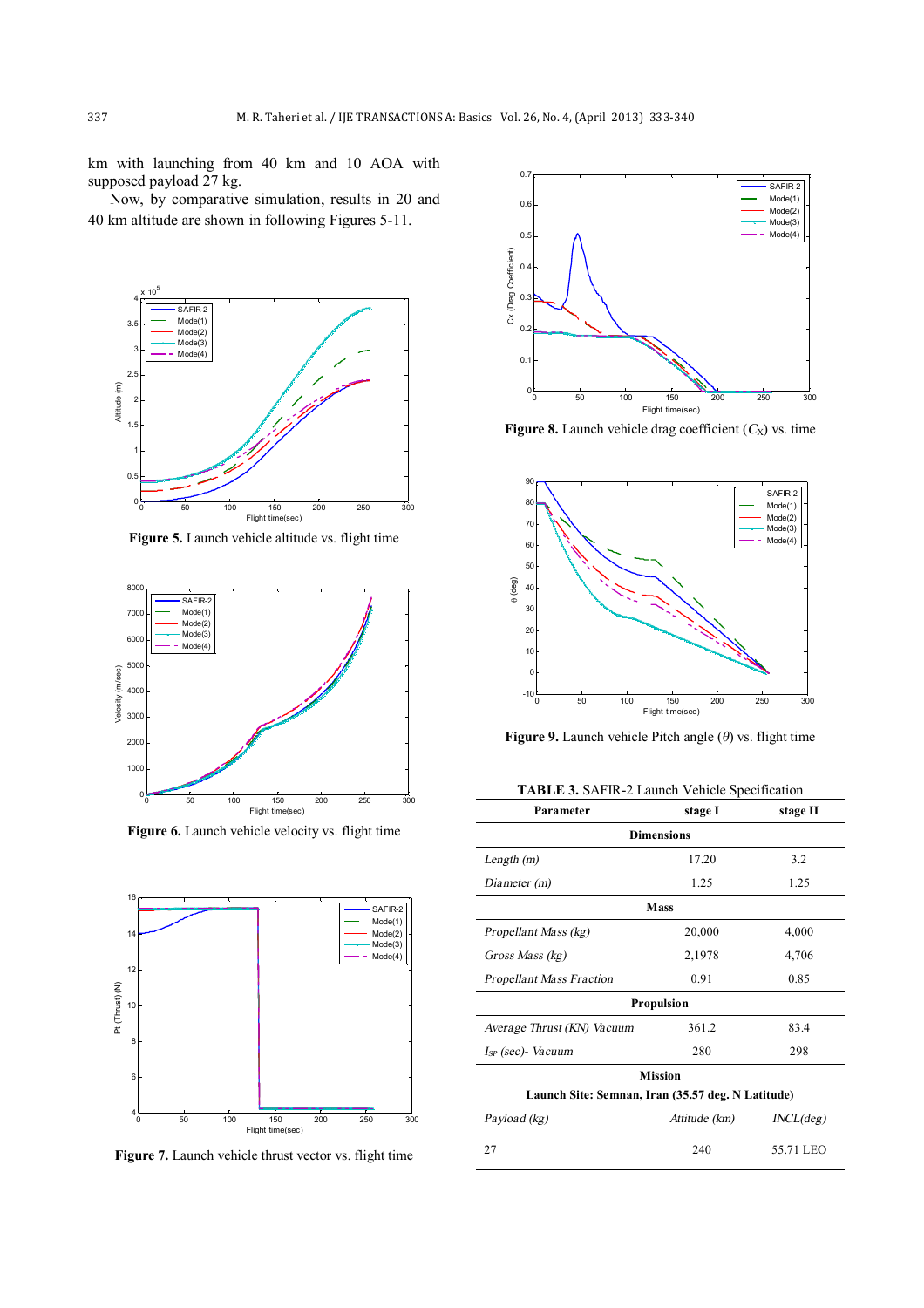

**Figure 10.** Launch vehicle density  $(R_0)$  vs. flight time



**Figure 11.** Launch vehicle altitude (*Y*) vs. range (*X*)

**TABLE 4.** Developed performance percent of SAFIR-2 launch vehicle mission

| <b>Mode</b>    | $h_0$ (km)   | $\left( a\right)$ deg | Payload<br>$\mathbf{g}$ | h <sub>f</sub> (km) | percent $(°6)$<br>ncreased<br>payload | altitude<br>percent $(%$<br>ncreased<br>orbital |
|----------------|--------------|-----------------------|-------------------------|---------------------|---------------------------------------|-------------------------------------------------|
| <b>SAFIR-2</b> | $\mathbf{0}$ | $\theta$              | 27                      | 240                 |                                       |                                                 |
| (1)            | 20           | 10                    | 180                     | 240                 | 566                                   |                                                 |
| (2)            | 20           | 10                    | 27                      | 300                 |                                       | 25                                              |
| (3)            | 40           | 10                    | 330                     | 240                 | 1122                                  |                                                 |
| (4)            | 40           | 10                    | 27                      | 385                 |                                       | 60                                              |

Figure 5 shows that with an increase in initial altitude, mass of payload or orbital altitude can be increased considerably under same flight time. The major advantage of this technique is shown in Figure 8- 10. Because of using the standard atmospheric model and specular and diffuse reflection in basic equation of simulation code, drag coefficient and air density are

improved significantly. So, results indicate with a same orbital altitude can increase mass of payload significantly. Furthermore, with a same mass of payload, orbital altitude can be increased in same period of flight time. The major achievement in the innovation and space launch systems is considered.

The developed results for SAFIR-2 mission are shown in Table 4. This table shows the difference between initial height of launch and to surface height. The benefits of using this launch technique for initial altitude is more which makes us appear.

#### **5. CONCLUSION**

When comparing all four modes, the first distinct difference was the wider range of angles of attack that the plate could be flown at when launching from the higher altitude of  $h_0 = 40$  km.

In general, all the flight trajectories remained smoothest at higher *T/W*ratio. It was also observed that at *<sup>α</sup>* =10° results were not favorable at low *T/W* ratios but improved with larger thrust values. When comparing only the simulation results within one initial altitude, the higher the *T/W* ratio, the earlier of the supposed orbital alttitude was achieved.

Therfore, the obtained simulation results for each of four modes indicated that for  $h_0$  =40 km, increased percent of payload and orbital alttitde is more desirable. Thus, this technique can be suitable in development and improvement of the next generation launch system missions.

### **6. REFERENCES**

- 1. Parker, R., "Aircraft and Space Shuttle Accident Rates", *Future Pundit* , (2008)
- 2. Nigro, N., Yang, J., Elkouh, A. and Hinton, D., "Generalized math model for simulation of high-altitude balloon systems", *Journal of Aircraft*, Vol. 22, No. 8, (1985), 697-704.
- 3. Kandis, M., Witkowski, A., Machalick, W. and Klein, E., "Energy Modulators for Recovery of High Altitude Balloon Payloads", *AIAA Balloon Systems Conference*, (2009).
- 4. Wanagas, J. D. and Gizinski III, S. J., "Small satellite delivery using a balloon-based launch system", in AIAA 14th International Communication Satellite Systems Conference and Exhibit. Vol. 1, (1992).
- 5. Sarigul-Klijn, N., Sarigul-Klijn, M. and Noel, C., "Air-launching earth to orbit: effects of launch conditions and vehicle aerodynamics", *Journal of Spacecraft and Rockets*, Vol. 42,  $(2005)$
- 6. Anderson, J. D., *JR,*"Introduction to Flight", Mc Graw-Hill International Editions, Aerospace Science Series, (1995)
- 7. Browning, W. M., Olson, D. S. and Keenan, D. E., "Highaltitude balloon experiment", in Aerospace/Defense Sensing and Controls, International Society for Optics and Photonics, (1998), 28-36.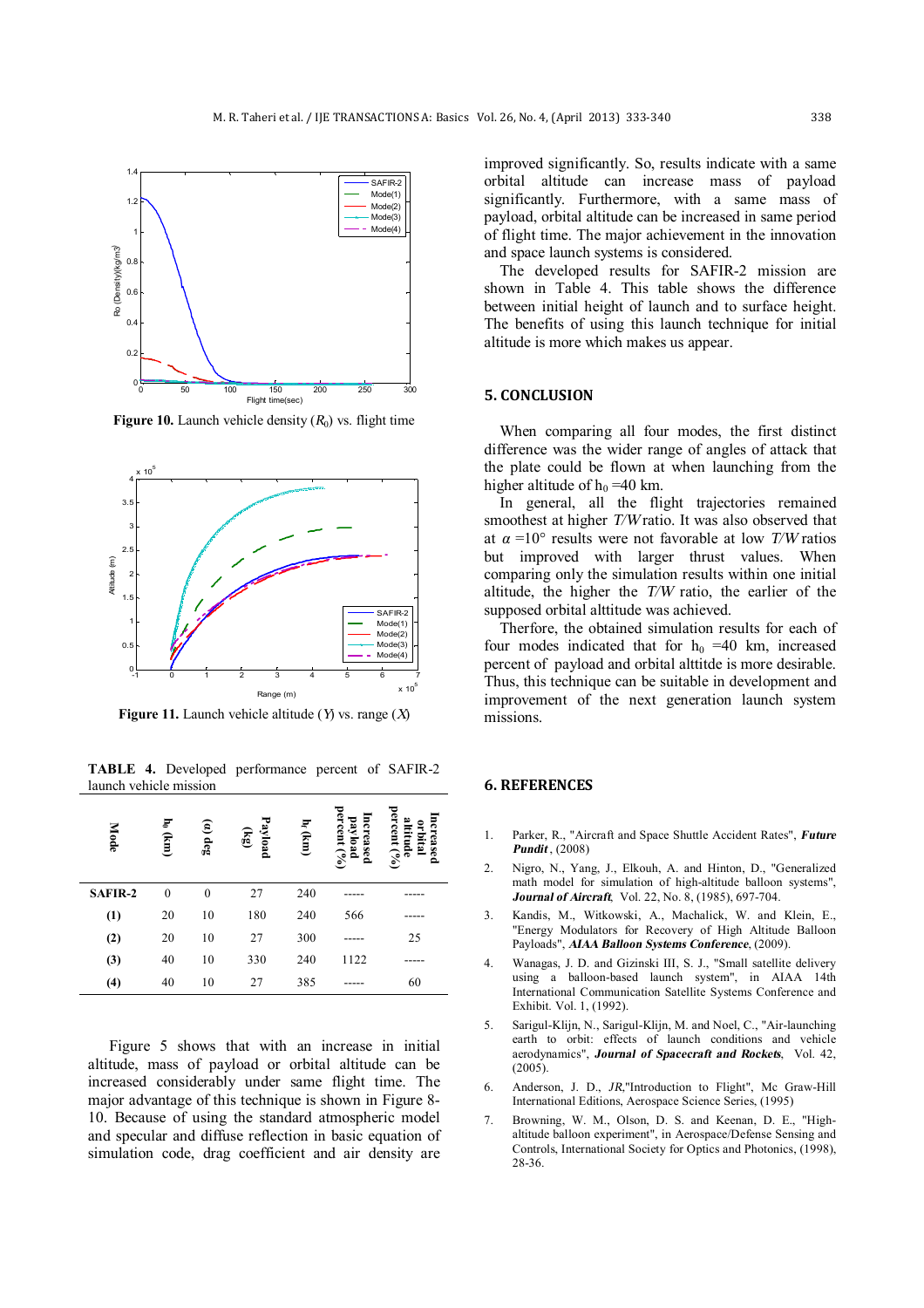- 8. Runnels, S. R., Smith, M. S. and Fairbrother, D. A., "Highaltitude balloon thermal trajectory analysis database system", *AIAA 3rd Annual Aviation Technology*, (2003).
- 9. Potter, J. L., "Rarefied gas dynamics, Wiley Online Library, (2007).
- 10. Loeb, L. B., "The kinetic theory of gases", Dover Publications, (2004).
- 11. Collie, C., "Kinetic theory and entropy", Longman, (1982).
- 12. Shukla, P. K. and Mamun, A., "Introduction to dusty plasma physics", Taylor & Francis, Vol. 10, (2001).
- 13. Anderson, J. D., "Hypersonic and high temperature gas dynamics", *AIAA*, (2000).
- 14. John, D. A. and Anderson, J., "Fundamentals of aerodynamics"., Mc Graw Hill, USA. (1991).